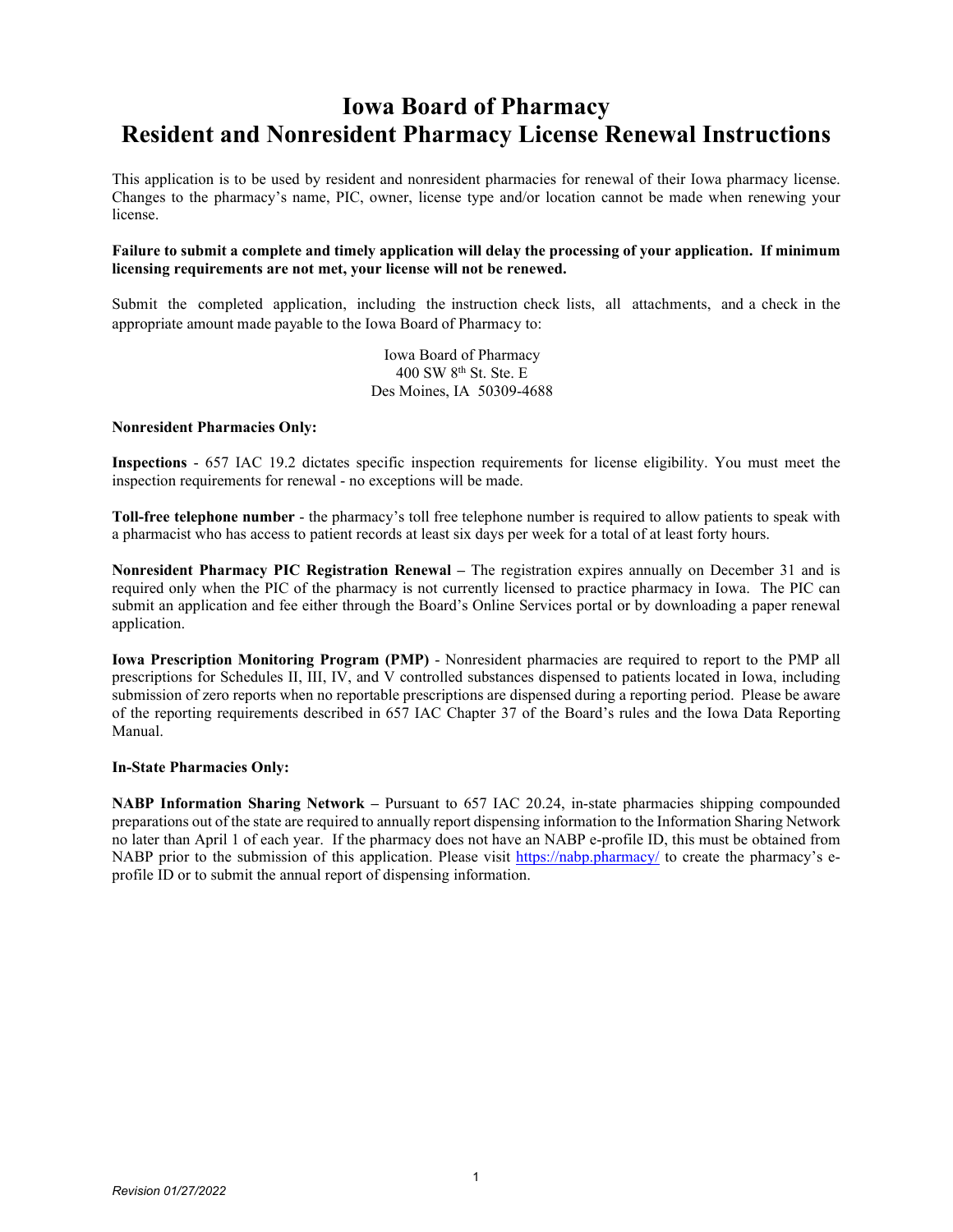### **All application fees are non-refundable and non-transferrable.**

| <b>Pharmacy License Renewal Fees</b> - Pharmacy licenses expire annually on December 31. The renewal<br>period begins November 1. Changes to the pharmacy's name, PIC, owner, license type and/or location cannot be<br>made when renewing your license. |                          |          |  |  |  |  |  |
|----------------------------------------------------------------------------------------------------------------------------------------------------------------------------------------------------------------------------------------------------------|--------------------------|----------|--|--|--|--|--|
| Applications postmarked between November 1 and<br>December 31                                                                                                                                                                                            | License Renewal Fee      | \$135.00 |  |  |  |  |  |
| \$270.00<br>Applications postmarked between January 1 and January<br>License Renewal and Penalty Fee<br>31                                                                                                                                               |                          |          |  |  |  |  |  |
| Applications postmarked after January 31                                                                                                                                                                                                                 | License Reactivation Fee | \$540.00 |  |  |  |  |  |
| Licensees submitting a reactivation application are required to disclose the services, if any, that were provided to<br>Iowa customers while the license was delinquent.                                                                                 |                          |          |  |  |  |  |  |
| <b>CSAR Renewal Fees</b> $-$ Confirm the expiration date of the CSA registration before submitting renewal fees.<br>The registration may not expire at the same time as the pharmacy license.                                                            |                          |          |  |  |  |  |  |
| Applications postmarked between November 1 and<br>\$90.00<br><b>CSAR Renewal Fee</b><br>December 31                                                                                                                                                      |                          |          |  |  |  |  |  |
| Applications postmarked between January 1 and January<br>\$180.00<br><b>CSAR Renewal and Penalty Fee</b><br>31                                                                                                                                           |                          |          |  |  |  |  |  |
| \$360.00<br>Applications postmarked after January 31<br><b>CSAR Reactivation Fee</b>                                                                                                                                                                     |                          |          |  |  |  |  |  |
| Licensees submitting a reactivation application are required to disclose the activities conducted with respect to<br>controlled substances while the registration was expired.                                                                           |                          |          |  |  |  |  |  |

| <b>APPLICATION CHECKLIST</b>                                                                                                                                                                |                             |  |  |  |  |  |
|---------------------------------------------------------------------------------------------------------------------------------------------------------------------------------------------|-----------------------------|--|--|--|--|--|
| <b>RESIDENT AND NONRESIDENT PHARMACY</b>                                                                                                                                                    |                             |  |  |  |  |  |
| Proof of Accreditations                                                                                                                                                                     | $\Box$ YES<br>$\Box N/A$    |  |  |  |  |  |
| <b>DEA</b> Registration                                                                                                                                                                     | $\Box$ YES<br>$\Box N/A$    |  |  |  |  |  |
| List of All Licenses / Permits / Registrations in Other States                                                                                                                              | $\Box N/A$<br>$\Box$ YES    |  |  |  |  |  |
| FDA 483s, Warnings Letters, and Responses to each                                                                                                                                           | $\Box N/A$<br>$\Box$ YES    |  |  |  |  |  |
| List of Disciplinary Actions by Licensing Authorities and Documentation of<br><b>Final Disciplinary Orders</b>                                                                              | $\Box N/A$<br>$\Box$ YES    |  |  |  |  |  |
| List of Final Denial Orders by Licensing Authorities and Documentation of<br><b>Final Denial Orders</b>                                                                                     | $\Box$ YES<br>$\Box N/A$    |  |  |  |  |  |
| List of Each Criminal Conviction and Court Records of the Conviction(s)                                                                                                                     | $\Box N/A$<br>$\Box$ YES    |  |  |  |  |  |
| <b>RESIDENT PHARMACY ONLY</b>                                                                                                                                                               |                             |  |  |  |  |  |
| Names, titles, and license/registration numbers for all pharmacists, pharmacist<br>interns, technicians, and pharmacy support persons currently employed or<br>practicing at this location. | $\Box$ YES                  |  |  |  |  |  |
| NONRESIDENT PHARMACY ONLY                                                                                                                                                                   |                             |  |  |  |  |  |
| PIC License issued by Applicant's Home State                                                                                                                                                | $\Box N/A$<br>$\square$ YES |  |  |  |  |  |
| Home State Pharmacy License / Permit / Registration                                                                                                                                         | $\square$ YES               |  |  |  |  |  |
| Most Recent Inspection Report as specified in Iowa Code 155A.13A(1)(c)                                                                                                                      | $\Box N/A$<br>$\square$ YES |  |  |  |  |  |

| Prescription Label Showing Toll-Free Phone Number                                                              |                                           | $\Box$ YES            |  |  |  |  |  |  |
|----------------------------------------------------------------------------------------------------------------|-------------------------------------------|-----------------------|--|--|--|--|--|--|
| Nonresident Pharmacy PIC Registration Renewal – $a$ PIC registration is only required if the PIC does not hold |                                           |                       |  |  |  |  |  |  |
|                                                                                                                | a current/active Iowa pharmacist license. |                       |  |  |  |  |  |  |
| <b>Attached</b>                                                                                                | <b>Mailing Separately</b>                 | <b>Not Applicable</b> |  |  |  |  |  |  |
|                                                                                                                |                                           |                       |  |  |  |  |  |  |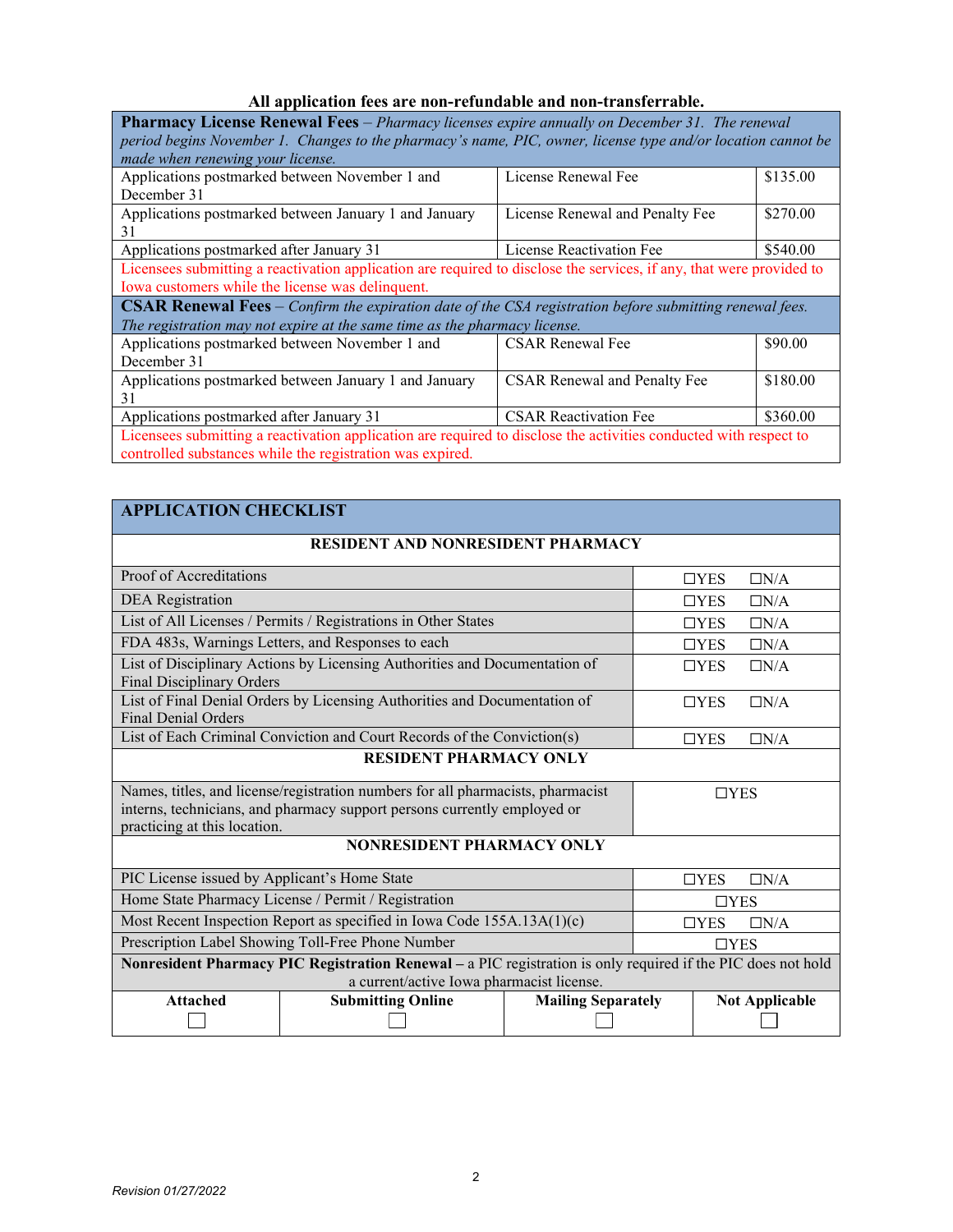### **Iowa Board of Pharmacy**

400 S.W. 8<sup>th</sup> St. Ste. E Des Moines, IA 50309-4688 515-281-5944 https://pharmacy.iowa.gov/



## **Application for Resident and Nonresident Pharmacy License Renewal**

This application is to be used by resident and nonresident pharmacies for renewal of their Iowa pharmacy license. Changes to the pharmacy's name, PIC, owner, license type and/or location cannot be made when renewing your license.

Please type or print legibly in ink. **Incomplete or illegible forms will delay the issuance of your license and registrations.**

| <b>PHARMACY TYPE</b>                   |                                          |                             |                                               |
|----------------------------------------|------------------------------------------|-----------------------------|-----------------------------------------------|
| <b>General Pharmacy</b>                | <b>Hospital Pharmacy</b>                 |                             | Limited Use Pharmacy -<br><b>Telepharmacy</b> |
| Limited Use Pharmacy -<br>Correctional | Limited Use Pharmacy -<br><b>Nuclear</b> |                             | Limited Use Pharmacy – Veterinary             |
| <b>Limited Use Pharmacy – Other</b>    |                                          | <b>Nonresident Pharmacy</b> |                                               |

| <b>LICENSEE/APPLICANT INFORMATION</b>                                                                                  |                         |        |                    |  |                                                                 |          |          |          |
|------------------------------------------------------------------------------------------------------------------------|-------------------------|--------|--------------------|--|-----------------------------------------------------------------|----------|----------|----------|
| <b>Name of Applicant:</b>                                                                                              |                         |        |                    |  |                                                                 |          |          |          |
| (Name in which pharmacy is doing business)<br><b>Iowa License Number:</b>                                              | <b>Federal Tax ID#:</b> |        |                    |  |                                                                 |          |          |          |
|                                                                                                                        |                         |        |                    |  |                                                                 |          |          |          |
| <b>Legal Name of Pharmacy:</b>                                                                                         |                         |        |                    |  |                                                                 |          |          |          |
| Pharmacy's NABP e-Profile ID:                                                                                          |                         |        |                    |  |                                                                 |          |          |          |
| <b>Name of Pharmacist in Charge (PIC):</b>                                                                             |                         |        |                    |  |                                                                 |          |          |          |
| <b>Iowa Pharmacist License or PIC Registration Number:</b>                                                             |                         |        |                    |  |                                                                 |          |          |          |
| If you do not have an NABP e-profile number, you may create one by going to nabp.pharmacy                              |                         |        |                    |  |                                                                 |          |          |          |
| <b>B.</b><br><b>Pharmacy Address</b> (physical location of pharmacy)                                                   |                         |        |                    |  |                                                                 |          |          |          |
| <b>Street Address:</b>                                                                                                 |                         |        |                    |  |                                                                 | Suite #: |          |          |
| <b>Address:</b>                                                                                                        |                         |        |                    |  |                                                                 |          |          |          |
| City:                                                                                                                  |                         | State: |                    |  | <b>Zip Code:</b>                                                |          |          |          |
|                                                                                                                        |                         |        |                    |  | The phone number must be a direct number to the pharmacy        |          |          |          |
| Telephone#:                                                                                                            |                         |        | Landline $\Box$    |  | Cell Phone# $\Box$                                              |          |          |          |
|                                                                                                                        |                         |        |                    |  | If cell, will you accept text messages?                         |          | $\Box Y$ | $\Box N$ |
| <b>Alternate Phone#:</b>                                                                                               |                         |        | Landline $\square$ |  | Cell Phone# $\Box$                                              |          |          |          |
|                                                                                                                        |                         |        |                    |  | If cell, will you accept text messages?                         |          | $\Box Y$ | $\Box N$ |
|                                                                                                                        |                         |        |                    |  | The email address must be a direct email to the pharmacy or PIC |          |          |          |
| <b>Email Address:</b>                                                                                                  |                         |        |                    |  | Fax #:                                                          |          |          |          |
| <b>Website:</b>                                                                                                        |                         |        |                    |  |                                                                 |          |          |          |
| Mailing Address (where all correspondence regarding licensure will be sent if other than pharmacy's physical address): |                         |        |                    |  |                                                                 |          |          |          |
| <b>Street Address</b>                                                                                                  |                         |        |                    |  |                                                                 | Suite #: |          |          |
| <b>Address:</b>                                                                                                        |                         |        |                    |  |                                                                 |          |          |          |
| City:                                                                                                                  |                         | State: |                    |  | <b>Zip Code:</b>                                                |          |          |          |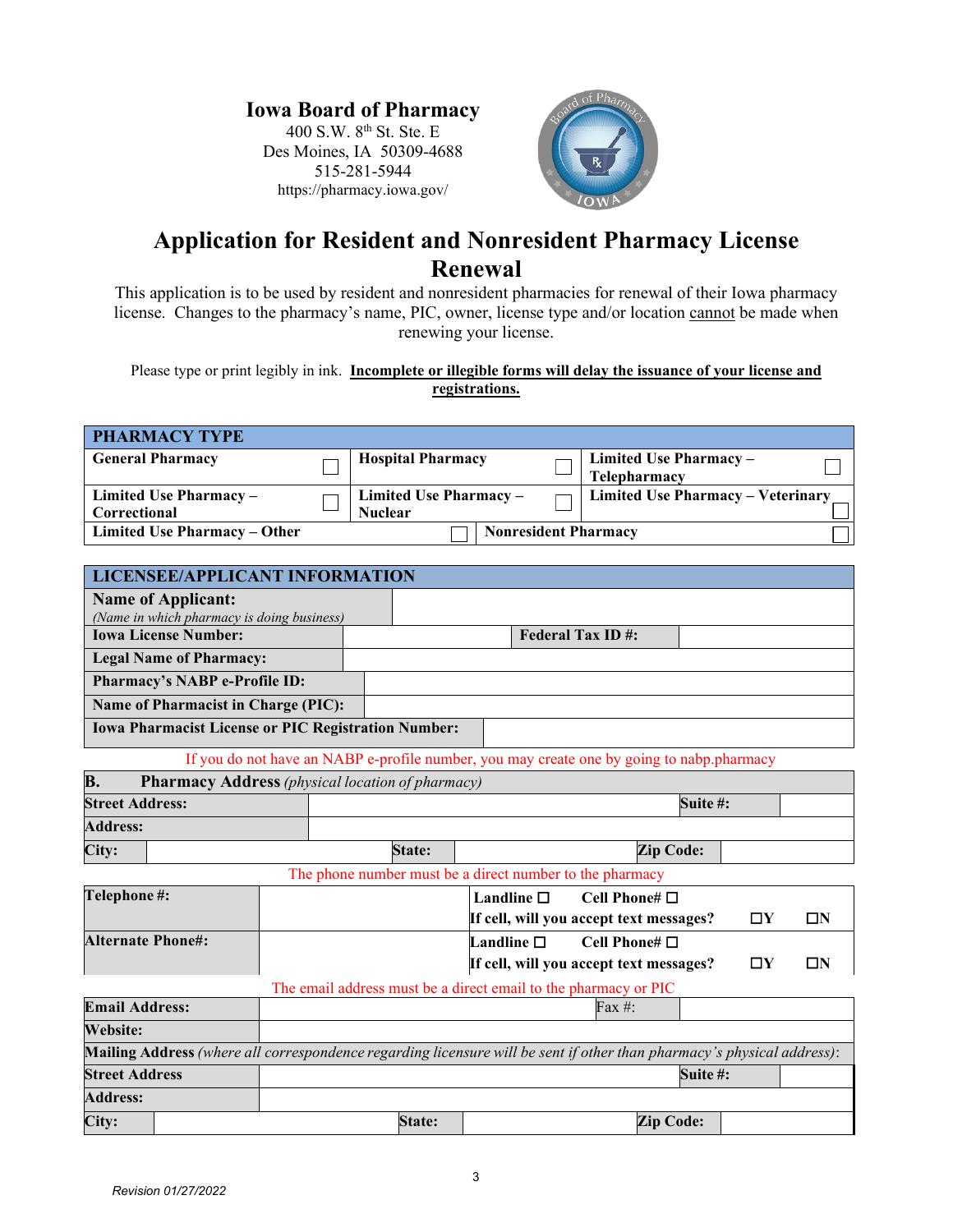| $\mathbf{C}$ .                          | <b>Pharmacy Ownership</b> |             |      |                      |
|-----------------------------------------|---------------------------|-------------|------|----------------------|
| <b>Owner Name:</b>                      |                           |             |      |                      |
| <b>Owner Address:</b>                   |                           |             |      |                      |
| City, State, Zip:                       |                           |             |      |                      |
| <b>Owner Phone Number:</b>              |                           |             | Fax: |                      |
| <b>Email:</b>                           |                           |             |      |                      |
| <b>Type of Ownership:</b>               |                           |             |      |                      |
| <b>Sole Proprietorship</b>              |                           | Partnership |      | <b>C</b> Corporation |
| <b>S</b> Corporation                    |                           | <b>LLC</b>  |      | Government           |
| Date Established:                       |                           |             |      |                      |
| State of Incorporation (if applicable): |                           |             |      |                      |

| PHARMACY OPERATIONS                                                            |  |                 |  |  |  |  |
|--------------------------------------------------------------------------------|--|-----------------|--|--|--|--|
| <b>Hours of Pharmacy Operation</b> (example: 8:00 a.m. to 5:00 p.m. or CLOSED) |  |                 |  |  |  |  |
| Sunday                                                                         |  | <b>Thursday</b> |  |  |  |  |
| Monday                                                                         |  | Friday          |  |  |  |  |
| Tuesday                                                                        |  | <b>Saturday</b> |  |  |  |  |
| Wednesday                                                                      |  |                 |  |  |  |  |

| <b>B.</b><br><b>Pharmacy Accreditations</b> (attach proof of any accreditations) |  |          |  |        |  |             |  |
|----------------------------------------------------------------------------------|--|----------|--|--------|--|-------------|--|
| <b>VIPPS</b>                                                                     |  | 11 ACHC  |  | DMEPOS |  | <b>None</b> |  |
| <b>PCAB</b>                                                                      |  | 11 JCAHO |  | ∂I VPP |  | Other:      |  |

| <b>Type of Pharmacy Services</b> (check all that apply)<br>$\mathbf{C}$ . |  |                                                       |  |  |  |
|---------------------------------------------------------------------------|--|-------------------------------------------------------|--|--|--|
| <b>General Dispensing</b>                                                 |  | <b>Central Rx Processing</b>                          |  |  |  |
| Hospital                                                                  |  | <b>Mail Order Only</b>                                |  |  |  |
| <b>Central Rx Filling</b>                                                 |  | <b>Home Infusion</b>                                  |  |  |  |
| <b>Nuclear</b>                                                            |  | <b>Care Facility Filling</b>                          |  |  |  |
| <b>Care Facility Consulting</b>                                           |  | <b>Emergency Drug Kits</b>                            |  |  |  |
| <b>Unit Dose</b>                                                          |  | <b>Home Health/DME</b>                                |  |  |  |
| <b>OTC Pseudoephedrine Sales</b>                                          |  | <b>Exempt CV Dispensing</b>                           |  |  |  |
| Prepackaging                                                              |  | <b>EMS</b>                                            |  |  |  |
| <b>Collaborative Practice Agreements</b><br>(CPA)                         |  | <b>CPA Explanation</b>                                |  |  |  |
| <b>Technician Product Verification</b>                                    |  | Prescription Delivery/Mail-outs/Mail Order            |  |  |  |
| <b>Medication Therapy Management</b>                                      |  | <b>Statewide Protocol-Naloxone</b>                    |  |  |  |
| <b>Statewide Protocol-Immunization</b>                                    |  | <b>Statewide Protocol-Nicotine Replacement</b>        |  |  |  |
| <b>CLIA-Waived Testing</b>                                                |  | <b>Compliance Packaging/MedPaks</b>                   |  |  |  |
| <b>Noncontrolled Substance Collector</b>                                  |  | <b>DEA-registered Controlled Substances Collector</b> |  |  |  |
| <b>Naloxone Standing Order</b>                                            |  | Other (please explain):                               |  |  |  |

| D.    | <b>Populations Served</b>                                                            |  |
|-------|--------------------------------------------------------------------------------------|--|
| Human | Veterinary - companion animals<br>Veterinary – food-producing animals                |  |
|       | Nonresident pharmacies only - Number of prescriptions dispensed into Iowa last year: |  |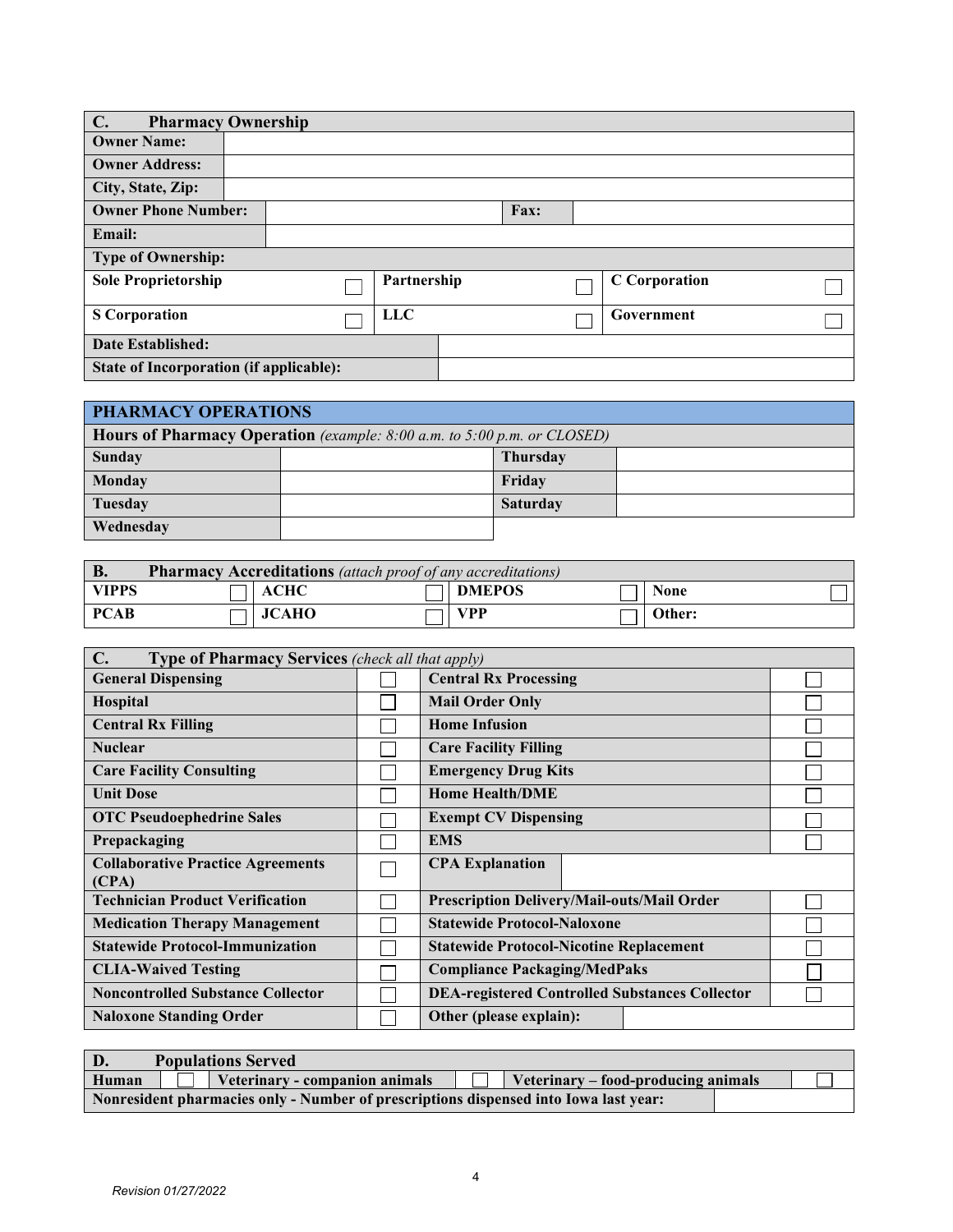| <b>Compounding</b> (check all that apply)                                                                |                                                                          |                              |                             |  |  |  |  |
|----------------------------------------------------------------------------------------------------------|--------------------------------------------------------------------------|------------------------------|-----------------------------|--|--|--|--|
| <b>Sterile High-Risk</b>                                                                                 | <b>Sterile Medium-Risk</b>                                               |                              | <b>Sterile Low-Risk</b>     |  |  |  |  |
| <b>Sterile Immediate Use</b>                                                                             | <b>Sterile Hazardous Drugs</b>                                           |                              | <b>Sterile Anticipatory</b> |  |  |  |  |
| <b>Sterile for Patients in Other Facilities</b>                                                          | <b>Sterile Number of Other Facilities</b>                                |                              |                             |  |  |  |  |
|                                                                                                          | Number of sterile compounded preparations dispensed into Iowa last year: |                              |                             |  |  |  |  |
| <b>Non Sterile Simple</b>                                                                                | <b>Non Sterile Moderate</b>                                              |                              | <b>Non Sterile Complex</b>  |  |  |  |  |
| <b>Non Sterile Anticipatory</b>                                                                          | <b>Non Sterile Hazardous Drugs</b>                                       | <b>Prescriber Office Use</b> |                             |  |  |  |  |
| Number of non sterile compounded preparations dispensed into Iowa last year:                             |                                                                          |                              |                             |  |  |  |  |
| Instate Pharmacies: Is the pharmacy shipping compounded preparations out of<br> N/A<br><b>Yes</b><br>∃No |                                                                          |                              |                             |  |  |  |  |
| the state?                                                                                               |                                                                          |                              |                             |  |  |  |  |
| If yes, is the pharmacy compliant with the required reporting to NABP's<br>N/A<br>Yes<br> No             |                                                                          |                              |                             |  |  |  |  |
| <b>Information Sharing Network pursuant to 657 IAC 20.24?</b>                                            |                                                                          |                              |                             |  |  |  |  |

| <b>FDA INFORMATION</b>                                                   |                              |
|--------------------------------------------------------------------------|------------------------------|
| Since your last application, has the pharmacy been inspected by the FDA: | No<br>Yes                    |
| If yes, date of most recent FDA inspection:                              |                              |
| Since your last application, has the FDA issued a 483?                   | $\Box$ Yes $\Box$ No         |
| (attach the FDA's documentation and your response to the FDA)            |                              |
| Since your last application, has the FDA issued a Warning Letter?        | $\Box$ Yes $\Box$ No         |
| (attach the FDA's documentation and your response to the FDA)            |                              |
| Are you registered with the FDA as a 503(b) outsourcing facility?        | N <sub>0</sub><br><b>Yes</b> |

| <b>CONTROLLED SUBSTANCES</b> (Attach copy of DEA registration, if applicable)           |                                 |  |  |  |  |
|-----------------------------------------------------------------------------------------|---------------------------------|--|--|--|--|
| Do you handle controlled substances within or into Iowa<br><b>Yes</b><br>N <sub>0</sub> |                                 |  |  |  |  |
| <b>DEA Registration #:</b>                                                              | <b>Expiration Date:</b>         |  |  |  |  |
| <b>Iowa CSA Registration #:</b>                                                         | <b>Expiration Date:</b>         |  |  |  |  |
| Check schedules of controlled substances that you intend to dispense in or into Iowa:   |                                 |  |  |  |  |
| <b>Schedule II Narcotic</b>                                                             | <b>Schedule II Nonnarcotic</b>  |  |  |  |  |
| <b>Schedule III Narcotic</b>                                                            | <b>Schedule III Nonnarcotic</b> |  |  |  |  |
| <b>Schedule IV</b>                                                                      | <b>Schedule V</b>               |  |  |  |  |
| Number of controlled substance prescriptions dispensed in or into Iowa last year:       |                                 |  |  |  |  |
| Number of opioid prescriptions dispensed in or into Iowa last year:                     |                                 |  |  |  |  |

| <b>CURRENT PHARMACY LICENSES, PERMITS, OR REGISTRATIONS IN OTHER STATES</b><br>(attach additional pages if necessary) |                                                  |                   |                        |               |  |
|-----------------------------------------------------------------------------------------------------------------------|--------------------------------------------------|-------------------|------------------------|---------------|--|
| <b>STATE</b>                                                                                                          | LICENSE / PERMIT /<br><b>REGISTRATION NUMBER</b> | <b>ISSUE DATE</b> | <b>EXPIRATION DATE</b> | <b>STATUS</b> |  |
|                                                                                                                       |                                                  |                   |                        |               |  |
|                                                                                                                       |                                                  |                   |                        |               |  |
|                                                                                                                       |                                                  |                   |                        |               |  |
|                                                                                                                       |                                                  |                   |                        |               |  |

*The regulatory questions only require an affirmative answer if there has been a reportable offense specifically to the licensed location since the last application*

**DISCIPLINARY ACTIONS** 

**Since your last application, has the pharmacy, any owner, or employee been disciplined by any licensing authority? Discipline includes, but is not limited to, citations, reprimands, fines, and license/registration restrictions, probation, suspension, revocation, or surrender.** 

 $YES \t\t\t\t**NO**$ 

**Include a separate sheet of paper listing all disciplinary actions by any licensing authority against this pharmacy location and include documentation of any final disciplinary orders**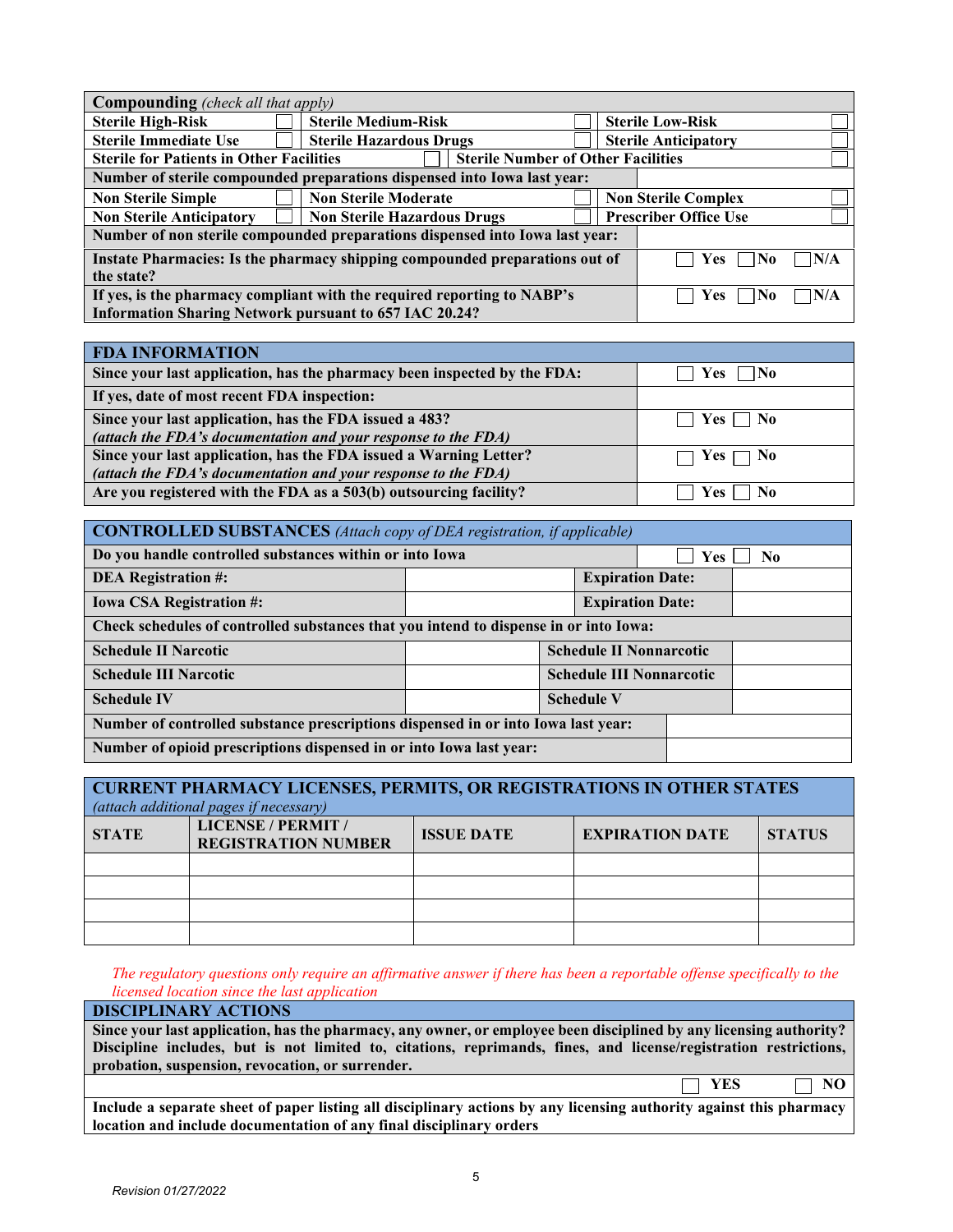| Since your last application, has the pharmacy, any owner, or employee been denied a license by any licensing       |     |    |
|--------------------------------------------------------------------------------------------------------------------|-----|----|
| authority?                                                                                                         |     |    |
|                                                                                                                    | YES | NO |
| Include a separate sheet listing the final denial orders by any licensing authority against this pharmacy location |     |    |
| and include documentation of any final denial orders                                                               |     |    |
| Do you have any knowledge of any investigations, complaints, or charges pending against this pharmacy location     |     |    |
| before any licensing authority?                                                                                    |     |    |
|                                                                                                                    | YES | NO |
| Include an explanation for any pending investigations, complaints, or charges                                      |     |    |

### **CRIMINAL HISTORY**

**Since your last application, has the pharmacy, any owner, or employee been convicted of or entered a plea of guilty, nolo contendere, or no contest to any crime related to prescription drugs, controlled substances, healthcare, or the practice of pharmacy in any jurisdiction? You must include all misdemeanors and felonies, even if adjudication was withheld by the court so that you would not have a record of conviction.** 

**Include a separate sheet of paper providing a signed and dated explanation of each conviction and attach court records of the conviction(s)**

**YES NO**

### **SIGNATURE**

**I hereby swear or affirm under penalty of perjury that the information provided in this application is true and correct. I understand that failure to provide complete and truthful information may constitute groundsfor denial, revocation, or other disciplinary sanctions against my license.**

| <b>Signature of Licensee or Designated</b> |  |
|--------------------------------------------|--|
| Representative:                            |  |
| <b>Printed Name and Title:</b>             |  |
| Date:                                      |  |